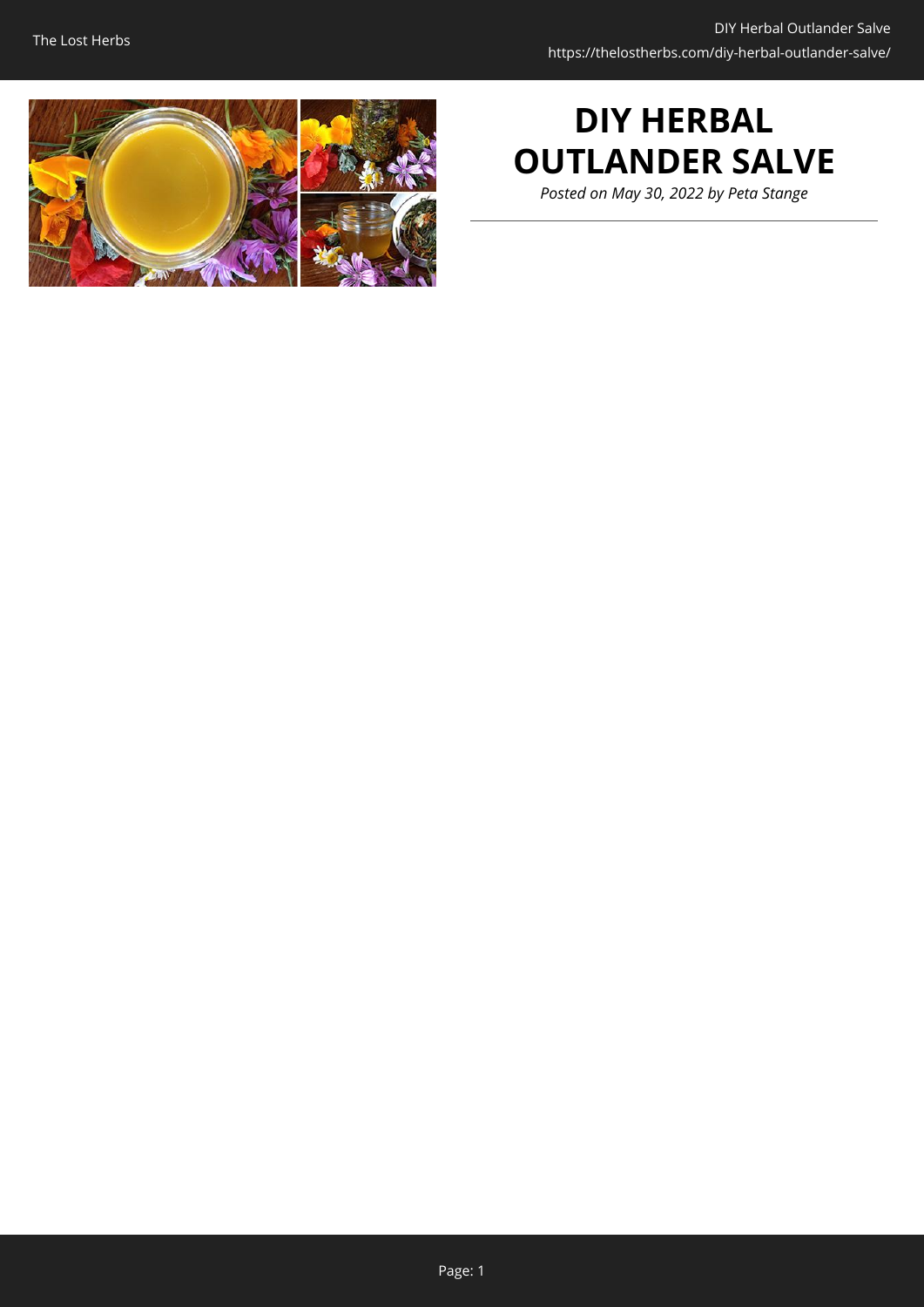In the **Outlander series**, a WWII combat nurse called Claire, who travels back in time to 1743, must

apply her 20<sup>th</sup> century medical knowledge while at the same time, she must often make-do with what is on hand or in season. She learns about folk medicine and puts them to good use; a plantain ointment for infections, a thyme and comfrey wound dressing, a yarrow disinfectant, a peppermint extract to aid digestion, an aloe vera gel for burns and an array of soothing salves.

The author, Diana Gabaldon, owns 109 books just on herbal and folk medicine alone, which she uses to highlight both the genuine medicinal properties of certain plants, as well as the slightly more humorous mythological uses, for example, the belief that Betony (*Stachys officinalis*) can turn toads into pigeons, and bloodwort (*Sanguinaria canadensis*) causes warts.

The popularity of the books and TV series has seen a renewed interest in DIY herbal remedies and below you can find a basic recipe for making your own Outlander salve.

### **What is an Outlander Salve?**

An Outlander salve is not necessarily a strict list of herbs and ingredients that you have to rush out to find or purchase. It's more of a concept: to look around your own environment and use the natural resources that are available there and then to treat which ever ailment is troubling you. A little bit of research and you will find that you have an entire apothecary surrounding you; grasses, herbs, shrubs, trees and even weeds all have their uses.

Essentially, an Outlander salve depends on where you live and the season. Someone living in China will have ready access to plants such as ginseng, gingko and dong quai (Angelica sinensis). People in India are surrounded by frankincense, ashwagandha, turmeric and adhatoda (*Justicia adhatoda*). Most Europeans only have to wander to a nearby river or lake to find nettles and mallow growing under willow and poplar.

Therefore, the fundamental idea of an Outlander salve is to harvest what you can find around you, dry it for a couple of days (2 days for fine leaves, 4 – 5 days for chunky flowers and stems whereas a week for bark and roots) and then infuse your harvest in some plant-based oil to extract the oil soluble compounds. This infused oil can eventually be mixed with some beeswax to make a smooth salve with all the medicinal benefits of the plants you were able to find.

TIP: If plant identification is not your strong point, then **[The Forager's Guide to wild Foods](https://hop.clickbank.net/?affiliate=easycellar&vendor=wfguide&tid=C02OutlanderSalveFGW)** and a smartphone app "Pl@ntNet" are a great starting point.

### **My Springtime Outlander Salve**

**STEP 1: Harvest.** Within a 5-minute walk around my garden I was able to collect 14 different types of herbs for my Outlander salve (and that number would have easily doubled if I had considered bark and roots, but today I wanted to focus on spring flowering).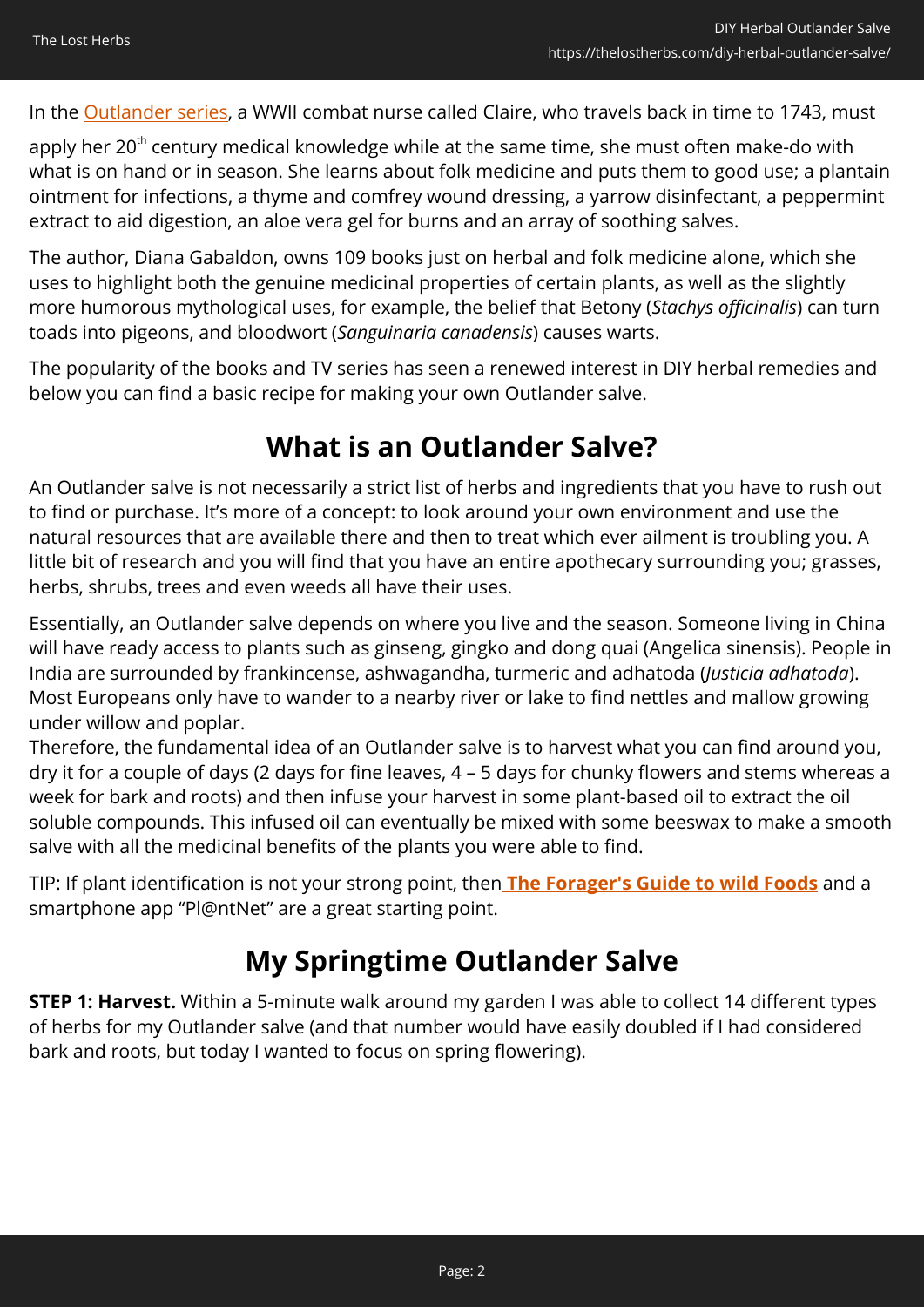My list from today's harvest includes calendula, chamomile, thyme, red poppy, mint, Californian poppy, rosemary, mallow, spiny fleabane, wooly thyme, sage, white horehound, geranium and cranes bill geranium.**Related: [Get Your Own Calendula and California Poppy Seeds, Last 30](https://hop.clickbank.net/?affiliate=easycellar&vendor=bookofren&tid=C02OutlanderSalveMK1) [Packs Left!](https://hop.clickbank.net/?affiliate=easycellar&vendor=bookofren&tid=C02OutlanderSalveMK1)** 

Experience and research has shown me that as long as the plant isn't toxic, then the compounds found in many herbs act as good, general anti-oxidants, anti-microbials, anti-inflammatories and even pain relievers. And even better, many of these compounds are oil soluble such as essential oils, alkamides, fatty acids, phytosterols, terpenoids, resins... the list goes on and on.

**STEP 2: Dry.** The next step is to let your harvest dry at room temperature, out of direct sunlight for a few days (in my case, I had to slice some of the larger flowers in half to speed up the process to 4 days).**STEP 3: Infuse.** When it comes to infusing your dried herbs in oil, the length of time will depend on your method; SOLAR vs DOUBLE BOILER.

THE SOLAR METHOD is a zero-energy method that takes around 4 weeks. Its usage is limited to sunny climates since this method uses the sun to heat up the oil. It is also limited to compounds that are UV stable, which excludes vitamin A and folic acid. For this method, it is essential that the oil is always covering the plant matter during these 4 weeks.THE DOUBLE BOILER METHOD is quick and simply involves placing your glass of dried herbs and oil in a pot of warm water for at least 2 hours and up to 6 hours depending on how coarse your plant material is. The ideal temperature for most medicinal infusions is 100 °F or 37 °C. As you can see in the photo below, this method isn't as strict about all of the plant matter being perfectly submerged since there is little risk of contamination within this short timeframe.I used equal parts of olive oil, shea butter, cocoa butter, coconut butter and soy oil until all of the dried herbs in my glass jar were submerged in the oil.

**STEP 4: Strain**. The oil-soluble medicinal compounds have now been infused into your oil, so now it's just a matter of straining away the plant material so that you are left with the oil.I recommend weighing how much oil you plan to use for the salve so that you know approximately how much beeswax to add next.

**STEP 5: Melt.** Place your glass jar in a double boiler and briefly increase the temperature of the water to 150 °F (65 °C) so that you can melt the beeswax in it. 1-part beeswax to 6-parts infused oil ratio should give you a soft texture. I ended up with 2.1 oz (60 g) of oil, so I added 0.3 oz (10 g) of beeswax.**Related**: **[Joint & Movement \(Arthritis\) Calendula Salve](https://nicolesapothecary.com/products/joint-movement-arthritis-salve?rfsn=5642246.05c3d29&utm_source=refersion&utm_medium=affiliate&utm_campaign=5642246.05c3d29&subid=C02OutlanderSalve)** (Learn More)

#### **Usage and Storage**

Use as needed, in needed places.

As long as you have dried your plants before placing them in you oil, then this salve and the infused oil should last for at least a year.

So, while spring is still in the air (and even if it's not....) then why not enjoy the outdoors with a little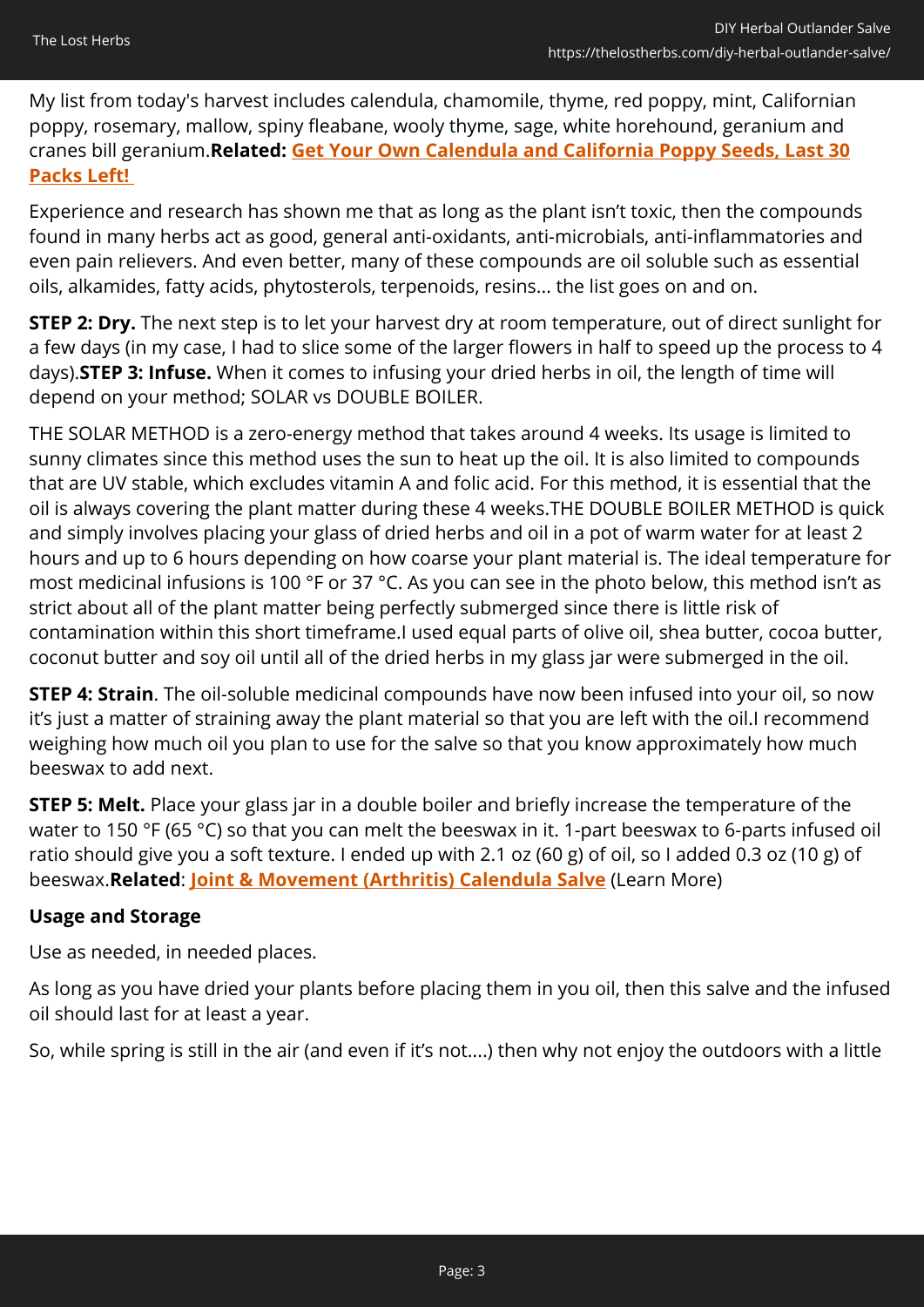stroll around the garden, neighborhood or local park to harvest yourself some natural resources and try your hand at making your own Outlander salve.

#### **You may also like:**

**[Forage These Spring Edibles Before They're All Gone](https://thelostherbs.com/forage-these-spring-edibles-before-theyre-all-gone/)**

**[100+ Ingenious Projects That You May Be Missing from Your Backyard](https://hop.clickbank.net/?affiliate=easycellar&vendor=sbackyard&tid=C02OutlanderSalveSSB)** (Video)

**[Ramps: The Most Delicious Signs of Spring](https://thelostherbs.com/ramps-the-most-delicious-signs-of-spring/)**

**[The Best Flowers to Attract Beneficial Insects to Your Garden](https://thelostherbs.com/the-best-flowers-to-attract-beneficial-insects-to-your-garden/)**

**[Rose Petal Salve Recipe](https://thelostherbs.com/rose-petal-salve-recipe/)**